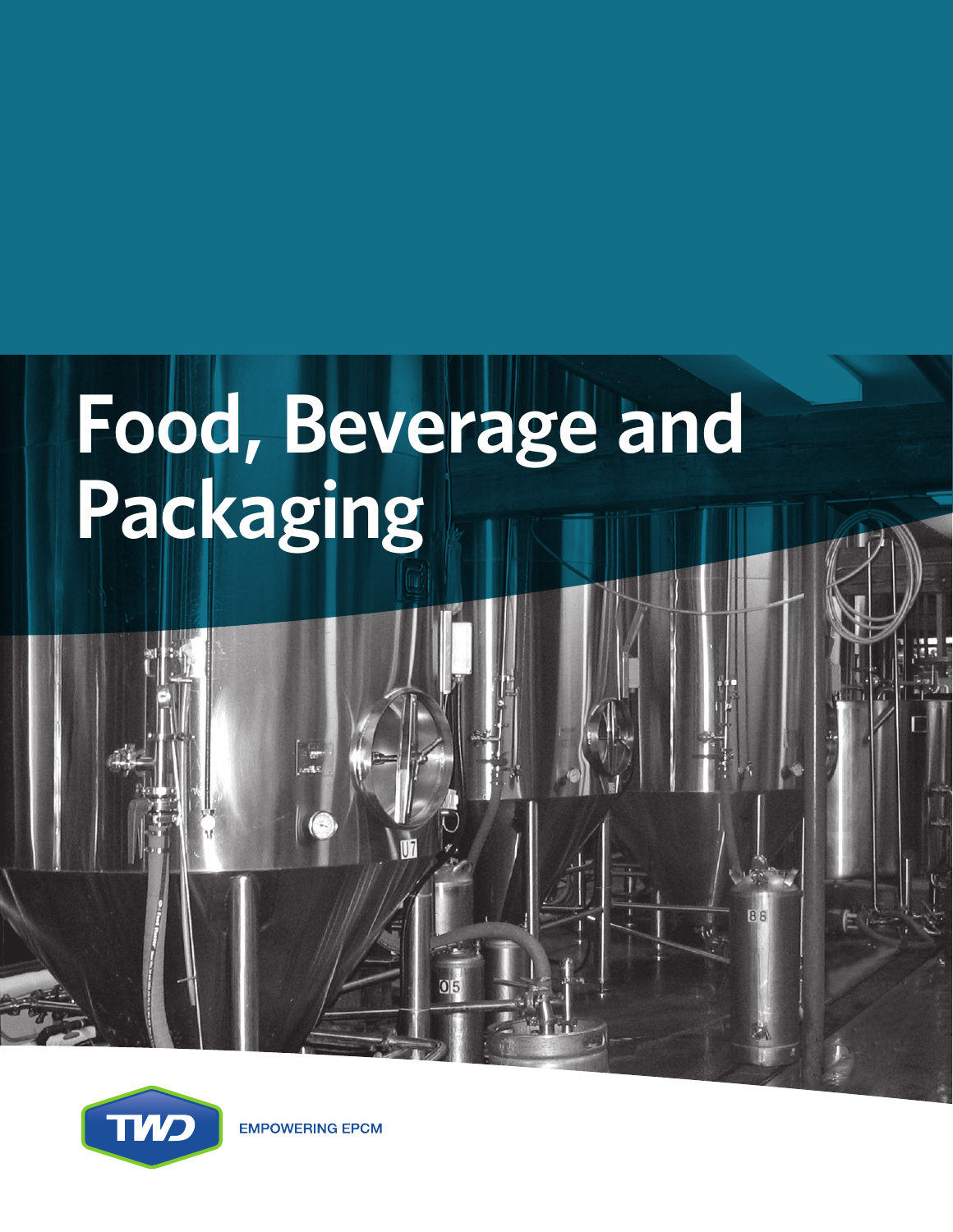*TWD experience includes the development, implementation, optimization and upgrading of food & beverage processing and packaging facilities.*





### **food AND beverage**

### our specific expertise includes:

- Equipment integration and optimization
- Facility design and optimization
- Risk and Safety management
	- Good manufacturing processes (GMP)
	- Hazard Analysis and Critical Control Points (HACCP)
	- Pre-Start Health and Safety Reviews (PSRs)
	- Process hazards analysis (PHAs, HAZOPs, FMEAs)
- Process control systems and automation
- Process development and optimization
	- Food and beverage processing
	- CIP and SIP systems
	- Material handling
	- **Packaging**
	- **Sterility**
	- **Warehousing**
	- Recipe and inventory management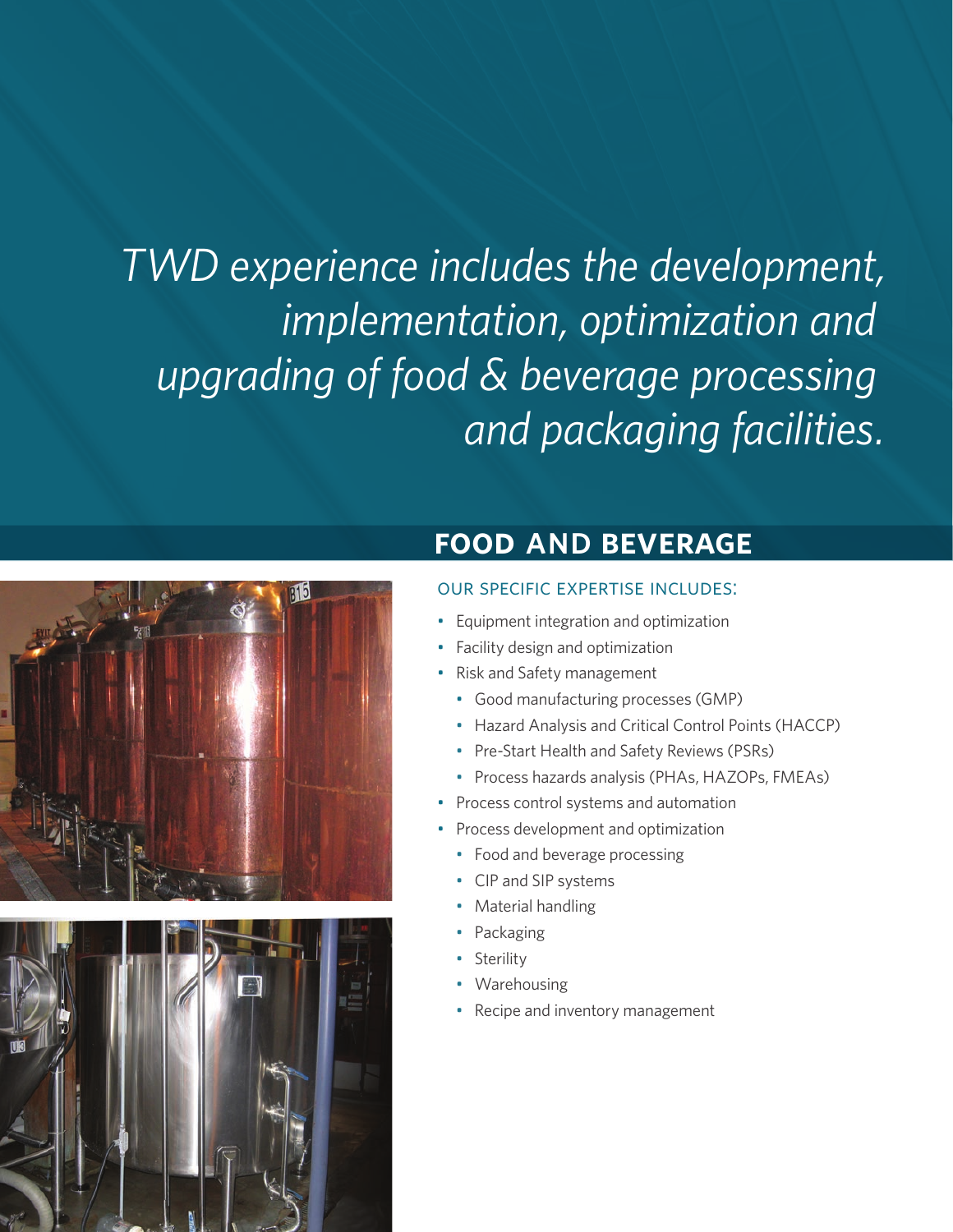# *We can develop customized packaging solutions to suit your needs or enhance existing processes.*

## **packaging and packaging plants**

We assist our clients by improving packaging materials, enhancing machinery performance, and developing better operational skills for packaging and distribution. We help companies meet their operational and legislated obligations through packaging material, operations, and environment audits and assessments.

Our clients have included brand owners, distributors, fillers, packaging converters, retailers representing a wide range of industries including food & beverage, pharmaceutical and chemical.

### our specific expertise includes:

- Equipment integration and optimization
	- Control systems and automation
	- Material handling
- Facility design and plant engineering
- Logistics support
- Packaging design and optimization
	- Consumables
	- Preparation of packaging material specifications to meet apropriate performance and industry safety standards
	- Primary and secondary packaging
	- Performance and structural evaluations
	- Reusable packaging
- Procurement
- Risk and Safety management
	- Compliance audits and development of compliance programs
	- Hazard Analysis and Critical Control Points (HACCP)
	- Pre-Start Health and Safety Reviews (PSRs)
	- Process hazards analysis (PHAs, HAZOPs, FMEAs)